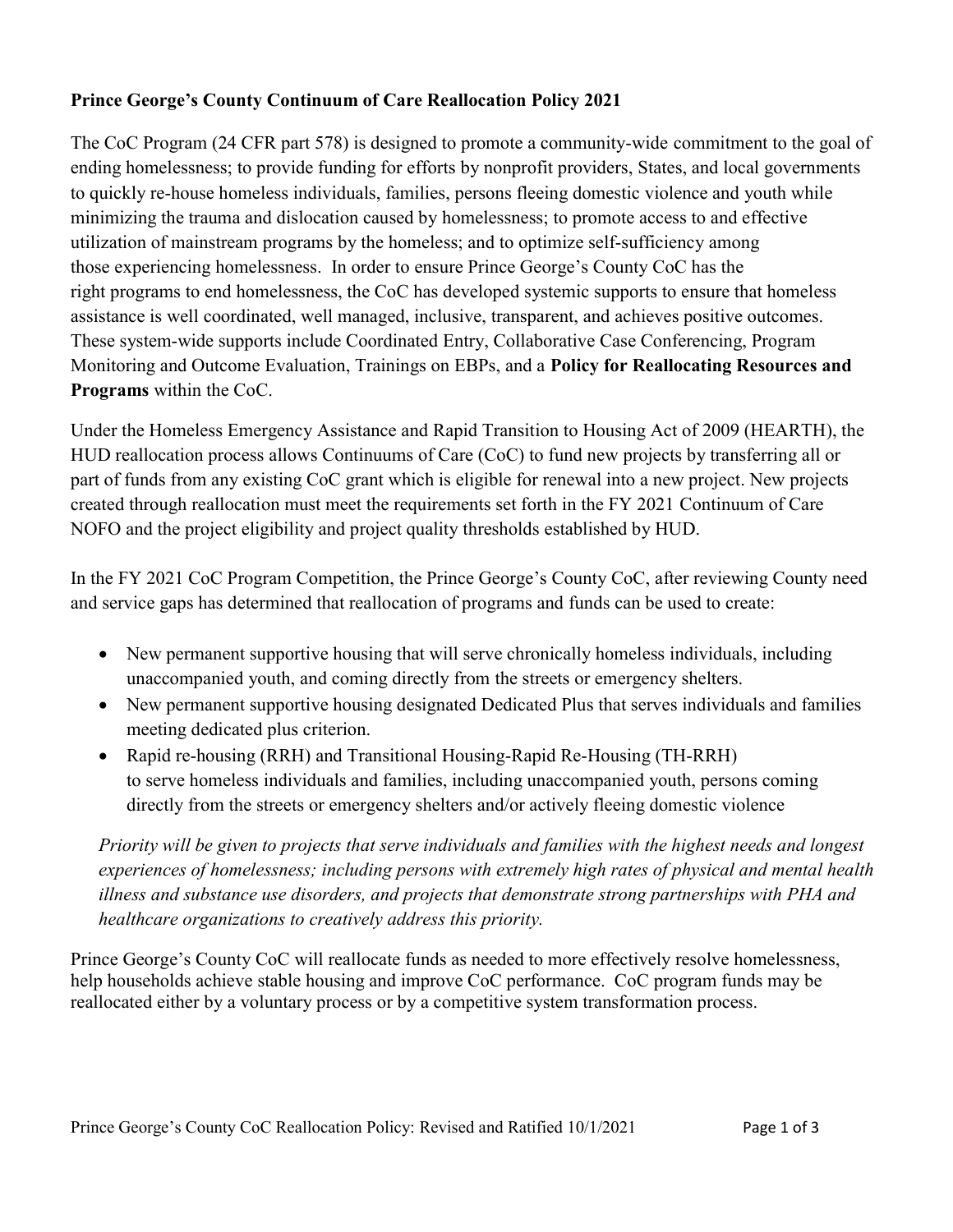## I. Voluntary Reallocation

- CoC grantees are able to self-nominate to voluntarily reallocate CoC-funded renewal funds to create new projects.
- A grantee seeking the ability to reallocate funding through the Voluntary grantee-self-nominating process must do so in accordance with the timeline set by the CoC Lead agency in that year's application process and complete a new project application by the deadline set by the CoC Lead agency in order to be eligible.
- The CoC Project Ranking & Review Committee will review the applications and make determinations regarding the acceptance and ranking of the proposed project.
- If the new project meets HUD's CoC funding priorities, local needs, and is an eligible reallocation project type under the NOFO, the applicant will be given the opportunity to apply to HUD for the new project.
- If the new project does not meet HUD's COC priorities, local needs, is an ineligible project type, or does not request the full grant amount awarded to the existing project, the funds either in total or in part not covered by the request, will revert back to the original grant or be released as new funds by the CoC Lead Agency for proposal during the COC competition.

## II. Competitive Reallocation

The CoC Lead Agency may initiate a competitive reallocation process due to a renewal grantee ending a CoC program, or in order to increase CoC effectiveness by de-funding a project that does not meet CoC needs either because of program type or continual low performance.

A determination of low performance will be made based on an evaluation of the following criteria:

- Project performance, which takes into consideration exits to permanency, returns to homelessness, maintenance of permanent housing, increases in participant income, successful implementation of CoC Move on strategies, and linkages to mainstream resources;
- Utilization and effectiveness, which factors bed/unit operating capacity and utilization rates, and cost effectiveness relative to project type and population served;
- Extent of participation in HMIS, including, but not limited to, bed coverage and data quality; and
- Grant management, which takes into consideration underspending, timely draws, and recaptured funds.

If a project is deemed to be low performing, the CoC Lead Agency will initiate a process by which the low performing project works with the CoC Lead agency to develop a project improvement plan. If, in the timeframe outlined in the project improvement plan, the project has not made significant changes to improve its performance or meet set targets, the CoC reserves the right to reallocate the project.

In the case of involuntary reallocation, the funds that were allocated to the project will be released as new funds within the CoC, and agencies will have the opportunity to apply for them through a competitive process to create Permanent Supportive Housing for the chronically homeless, PSH dedicated plus, Transitional Housing-Rapid Re-Housing, and/or Rapid Re-housing projects.